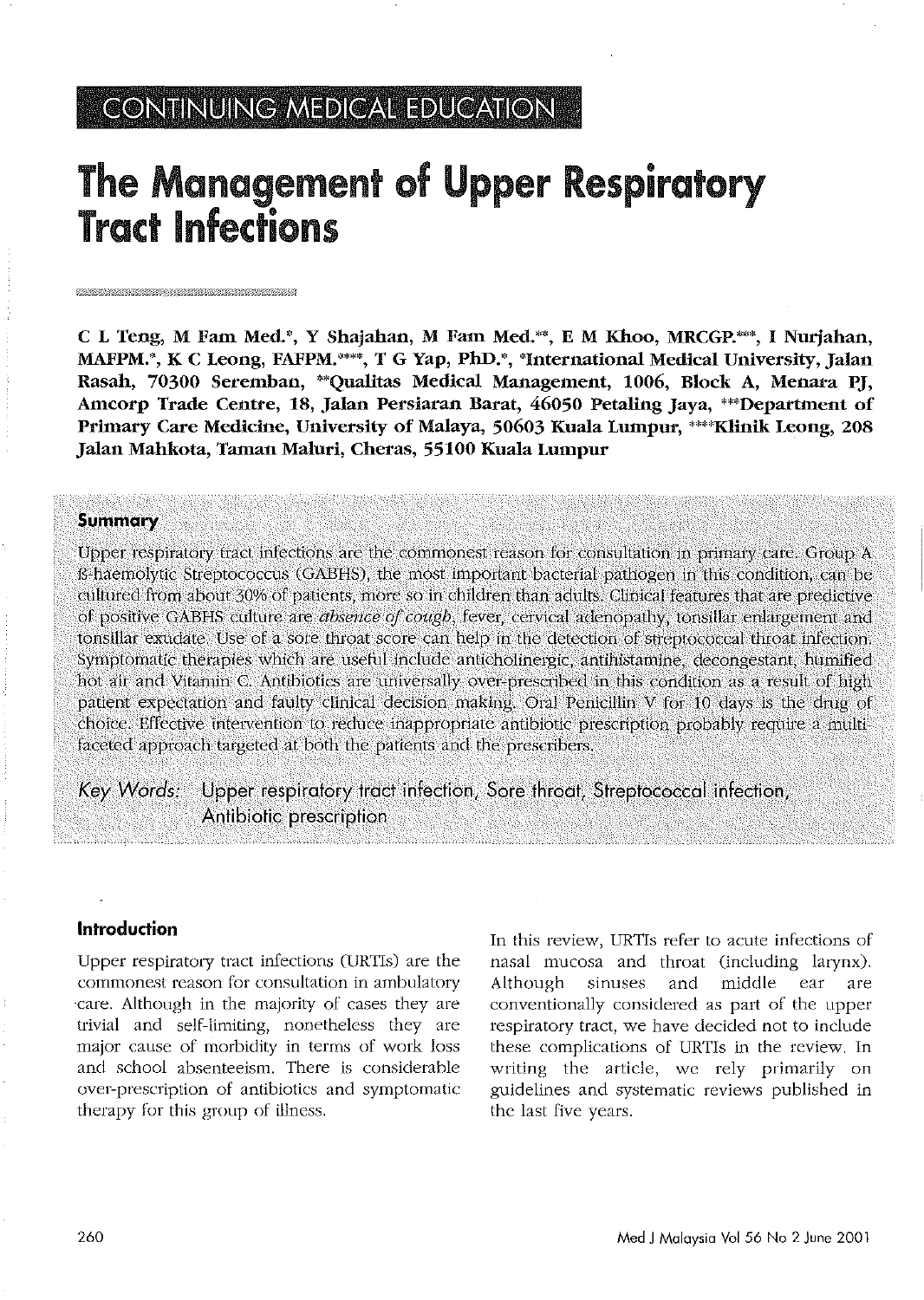# Epidemiology

On average, preschool children have 4 - 8 episodes of URTI per year, school age children have 2 - 6 episodes per year while adults have 2 - 5 episodes per year'. The Second National Health and Morbidity Survey<sup>2</sup> conducted in 1996 reported that 35.8% of children under 5 had an URTI episode in the preceding two weeks. Almost three-quarter of these children sought treatment from doctors. URTIs are the commonest cause of consultation in hospital outpatient department and general practice<sup>3,4</sup>.

### **Aetiology**

Most URTIs are viral in origin. Viral URTIs are generally referred to as common colds (colloquially the word "flu" is frequently used). Clinically it is difficult to differentiate the various viral causes which include: adenovirus, parainfluenza virus, rhinovirus, herpes simplex virus, respiratory syncytial virus, Ebstein-Barr (EB) virus, influenza virus, Coxsackie A virus, coronavirus and cytomegalovirus!. Influenza virus tends to cause more severe constitutional symptoms and may lead to complications such as bronchitis and pneumonia. Viral URTI spread primarily by direct contact with respiratory secretions of infected individuals. In general, the incubation period is 2 - 4 days and the median duration of symptoms is 7 - I3 days.

Group A B-haemolytic Streptococcus (GABBS) is the most important bacterial pathogen in URTI. Foong *et al*<sup>5</sup> reported a prevalence of 14.2% in a local university-based primary care clinic adults patients presenting with sore throat. The prevalence of GABHS in patients with sore throat in primary care setting is more common in children Cfable I). Streptococcal pharyngitis resolved rapidly even if it is left untreated, 75% of the patients become afebrile within 3 days after the onset of a sore throat. Other bacteria that may cause URTI are non-group A streptococcus,  $Corynebacterium dipbtheriae, Corynebacterium$ *baemolyticum, Neisseria gonorrhoea and Chlamydia trachomatis*<sup>1</sup> •

# **Diagnosis**

A typical patient with URTI may present with some or all of the following symptoms: fever, cough, runny nose, sore throat, body ache, headache, nausea and vomiting. The symptoms help to identify the area of upper airway that is infected: runny nose (rhinitis), facial pain and purulent nasal discharge (sinusitis), throat itchiness (postnasal drip), sore throat (pharyngitis, tonsillitis) and hoarseness of voice (laryngitis). It is not unusual for the patients to have symptoms referable to several area of the upper airway, hence the term rhinopharyngitis. For the unwary, the patients presenting predominantly with. recurrent nasal symptoms may be having chronic rhinitis (vasomotor or allergic) rather than URTI. URTI is often a trigger of asthma in susceptible patients, especially in children.

#### *Diagnosis* of *streptococcal pharyngo-tonsillitis*

The main challenge in diagnosis lies in detecting the small proportion of GABBS infection. There is considerable overlap between the symptoms and signs of viral and bacterial causes of sore throat. Even experienced clinicians have been shown to fare poorly in detecting GABHS infection using

| Table I<br>Prevalence of GABHS in Patients with Sore Throat |            |               |              |
|-------------------------------------------------------------|------------|---------------|--------------|
| Setting                                                     | Children   | <b>Adults</b> | <b>Total</b> |
| Dutch general practice, $6n=598$                            | $57.5\%$ * | 28.6%         | 32.4%        |
| United States primary care clinics, 7n=657                  | $40.7%$ #  | 22.4%         | 29.1%        |

*n=number of patients; ·children aged* < 15 *years;* # *children aged* < 12 *years*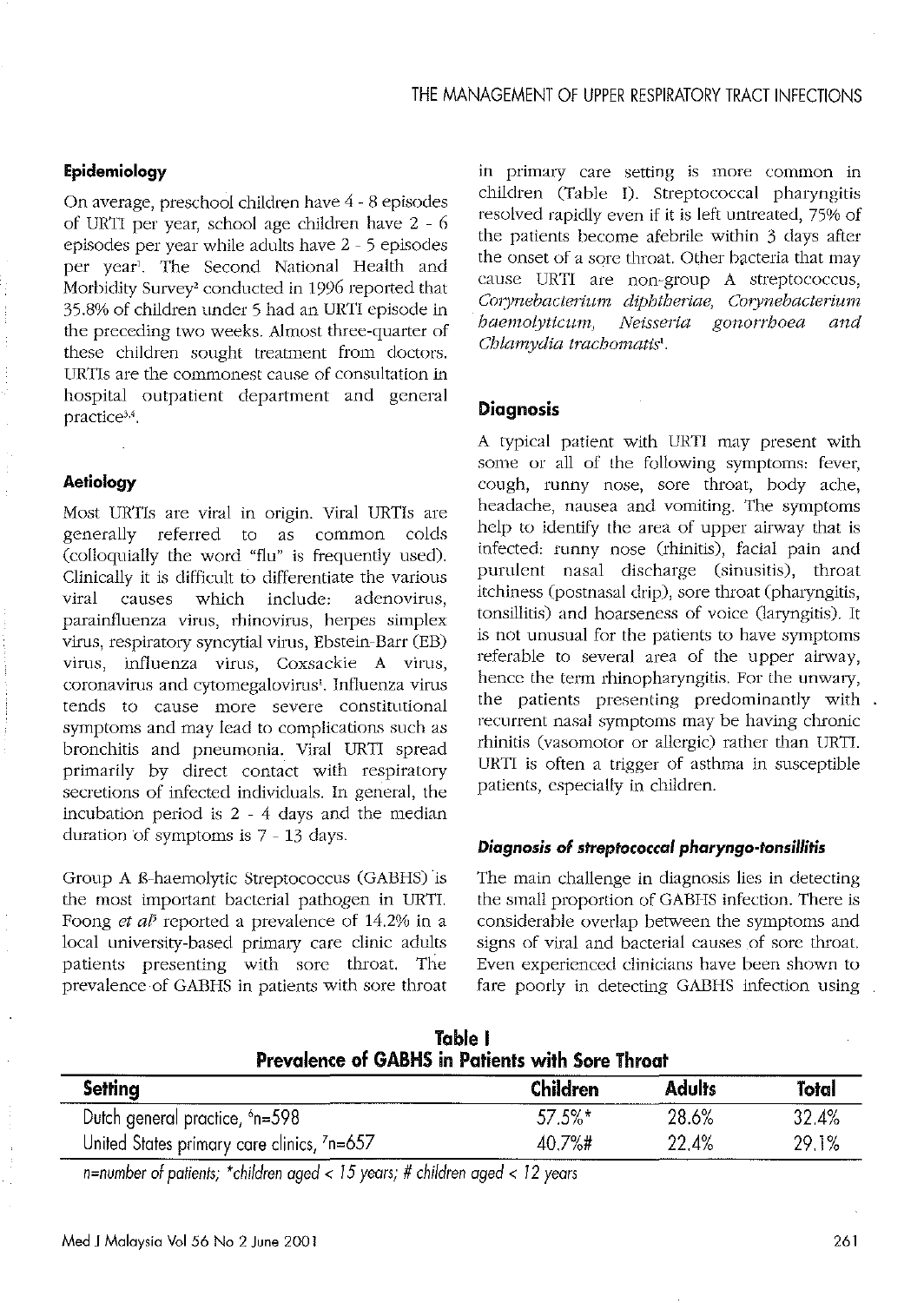# CONTINUING MEDICAL EDUCATION

| Independently Associated with Positive GAS Throat Culture |                 |                 |                               |
|-----------------------------------------------------------|-----------------|-----------------|-------------------------------|
| <b>Characteristics</b>                                    | Sensitivity (%) | Specificity (%) | Positive predictive value (%) |
| Absence of cough                                          | 54.2            | 69.0            | 22.0                          |
| Temperature > 38 °C                                       | 52.8            | 71.9            | 23.2                          |
| Tender anterior cervical adenopathy                       | 75.0            | 62.4            | 24.2                          |
| Tonsillar swelling                                        | 56.9            | 81.1            | 32.5                          |
| Tonsillar exudates                                        | 29.2            | 93.5            | 42.0                          |

Table II Sensitivity, Specificity and Positive Predictive Values of Five Characteristics Independently Associated with Positive GAS Throat Culture

*Children (age* < 14) is also a positive *predictor (data not shown).*

|       | Table III                                                                                               |                            |
|-------|---------------------------------------------------------------------------------------------------------|----------------------------|
|       | <b>Sensitivity, Specificity, Negative and Positive</b><br><b>Predictive Values of Sore Throat Score</b> |                            |
| Score | <b>Negative Predictive</b>                                                                              | <b>Positive Predictive</b> |
|       | Value (%)                                                                                               | Value (%)                  |

|   | Value (%) | Value (%) |
|---|-----------|-----------|
|   | 97.5      | 2.5       |
|   | 94.9      | 5.1       |
| 2 | 88.8      | 11.2      |
| 3 | 72.2      | 27.8      |
|   | 47.2      | 52.8      |

clinical criteria alone<sup>8</sup>. The problem is compounded by the inability of throat swab in differentiating carriers from acute infection. Only 20 - 50% of patients with sore throat and positive throat culture were demonstrated to have objective evidence of infection (raised antistreptolysin 0 titre)9, Many rapid streptococcal antigen detection tests are now commercially available. Although these tests have a high degree of specificity, their sensitivity in clinical practice is unacceptably low<sup>10</sup>.

Studies using throat culture as the gold standard of GABHS infections have consistently confirmed certain clinical feature as independent predictors of infection. Table II is recalculated from the data published by Mclsaac et al<sup>11</sup>. Since the predictive value of single symptom or sign is rather low, scoring methods that use a combination of the above clinical features are able to increase the identification of GABHS infection. In Mcisaac's

study one point was assigned to the presence of each feature in Table II, from this a sore throat score is generated (Table III). For example, a child with fever, tonsillar swelling, sore throat without cough and cervical lymphadenopathy (score  $= 4$ ) has about 50% chance of having GABHS infection. However, the chance of detecting streptococcal infection in an adult with cough, sore throat and fever (score  $=$  l) is about 5% only. Thus a low sore throat score  $(0 - 1)$  is highly suggestive of non-GABHS (presumably viral) infection.

Most doctors are aware that runny nose is suggestive of viral infection. However, many doctors and patients erroneously gave undue emphasis to clinical features that are weakly associated with bacterial infection such as discoloured phlegm<sup>12</sup>, severity of sore throat, red (inflamed) throat and duration of illness.

In view of the low sensitivity and specificity of clinical diagnosis of GABHS, guidelines from developed countries<sup>10,13</sup> recommend throat swab as a method of deciding antibiotic therapy. McIsaac also suggested culturing those with sore throat score 2 - 3 and treat only if culture positive. Tsevat *et al14* showed that basing antibiotic therapy on the culture result in paediatric practice in the United States may be the most costeffective approach. In this cost-effectiveness analysis, empirical therapy is considerably more expensive than culture because of the high cost of treating the acute rheumatic fever developed in patients treated with the later approach.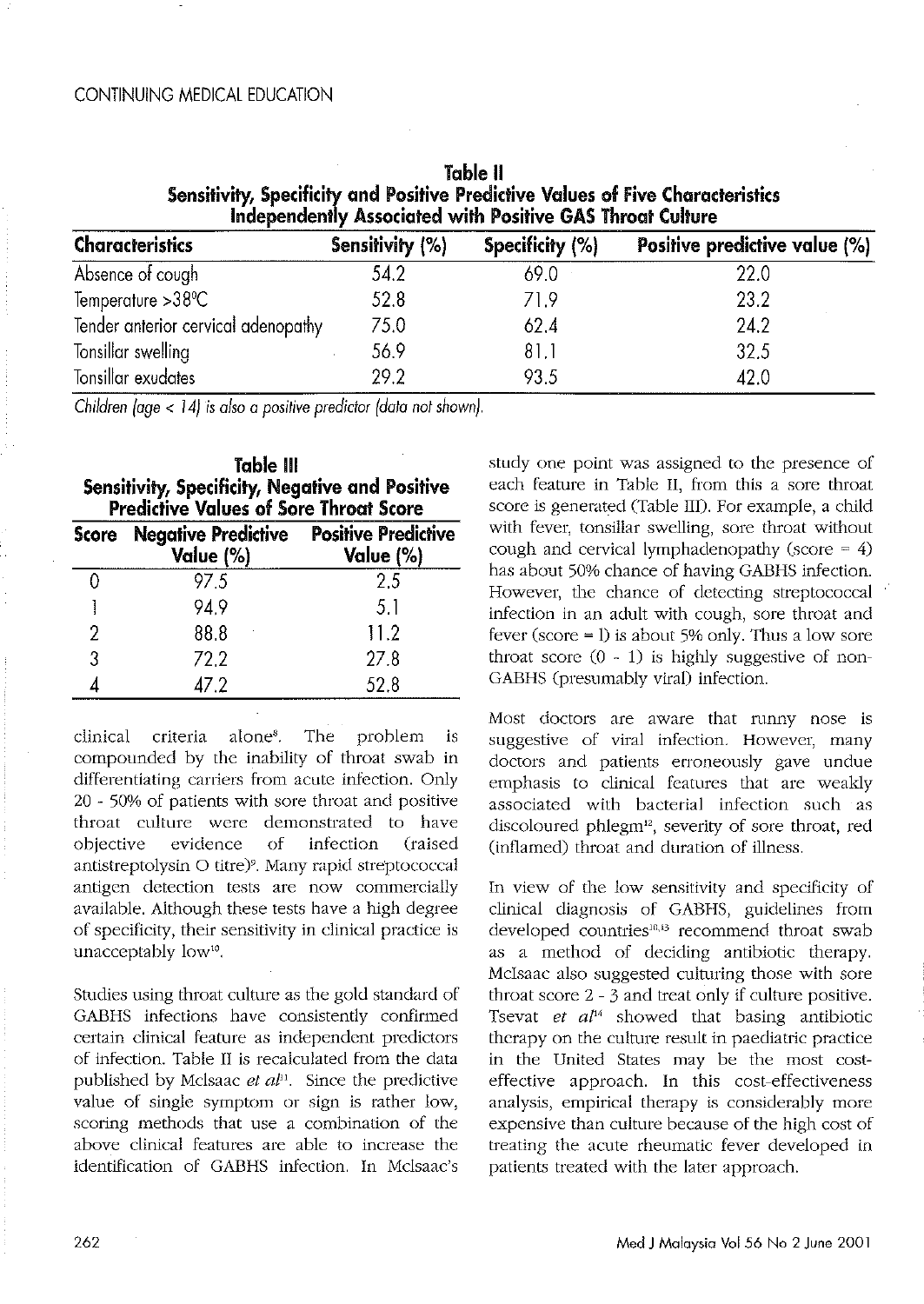#### **Management**

#### *Treatment far* common *colds*

There are 103 items grouped under the category "Cough & Cold Remedies" in a recent issue of MIMS Malaysia". The bewildering varieties of remedies attest to the huge market for such products. These over-the-counter remedies may contain one or more of the following drugs: antihistamines (e.g. diphenhydramine), narcotic (e.g. codeine), analgesic (e.g. paracetamol), anti-tussive (dextromethorphan) and sympathomimetic (e.g. pseudoephedrine) and mucolytic (e.g. guaiphenesin), A critical review of these over-the-counter remedies showed that there is some improvement in symptoms in the adults but little evidence for effectiveness in children<sup>16</sup>.

An evidence-based summary of the treatment for viral URTI (common coids) is given in Table *N.* Some of the treatments that have been shown to be effective are not yet part of routine clinical practice in Malaysia. Kaiser *et aPO* has shown that a subgroup of viral URTI with nasopharyngeal colonisation of bacteria can improve with a course of antibiotic. However two recent systematic reviews<sup>25,26</sup> have shown that antibiotics do not confer benefits in childhood and adult viral URTI.

# *Antibiotic therapy for streptococcal pharyngo·tonsillitis*

Most guidelines recommended the prescription of antibiotic for streptococcal pharyngotonsillitis<sup>10,13,27</sup>. There are four reasons for treating this condition:

- 1. Prevention of rheumatic fever (but not poststreptococcal glomerulonephritis).
- 2. Prevention of suppurative complications, e.g. peritonsillar abscess, suppurative otitis media.
- 3. Decreased spread to close contacts.
- 4. Prompt antibiotic therapy decreases the duration of symptoms.

In a systematic review by Del Mar et al<sup>28</sup> the impact of antibiotic therapy for acute sore throat is relatively modest (shortening of symptom duration of only about 8 hours). Little *et al"* had recently argued against antibiotic therapy citing the decreasing incidence of rheumatic fever as well as the likelihood of promoting antibiotic resistance and side effects of therapy. In a subsequent trial of prescribing strategies, they demonstrated that the prescribing of antibiotic encouraged future reattendance for sore throat<sup>30</sup>. In developing countries where rheumatic fever and suppurative complications are still relatively prevalent, antibiotic therapy is still appropriate for patients with streptococcal pharyngo-tonsillitis $^{27}$ .

The antibiotic of choice for streptococcal pharyngo-tonsillitis is oral Penicillin V<sup>10</sup> because of the lack of antibiotic resistance, fewer adverse effects and lower cost. It should ideally be given for 10 days to achieve satisfactory eradication of the bacteria from the throat (82% in Schwartz's study<sup>31</sup>). Recently Zwart<sup>32</sup> showed that 7-day therapy with Penicillin V has an acceptable eradication rate (72%). Intramuscular Benzathine Penicillin 0.6 - 1.2 mega units as a single dose is recommended when compliance is doubtful<sup>10</sup>. The alternative antibiotics are cephalosporins and macrolides, particularly for patients who are allergic to penicillins.

#### *Promoting appropriate prescription for* **URTI**

Studies in the United States had shown that about 50% of both children and adults with URTls are prescribed antibiotics $33,34$ . Aljunid<sup>35</sup>, in a survey of primary care doctors in a rural district, demonstrated that private physicians prescribed more antibiotics for URTI than government clinic doctors (76% vs 46%). Excessive use of antibiotics has been identified as the most important cause of the emergence of antibiotic resistance<sup>36</sup>. Furthermore it also exposes patients to needless side effects. Some doctors and patients mistakenly believed that antibiotic is indicated when patients have fever, severe sore throat or discoloured phlegm<sup>11</sup>. Many doctors probably succumb to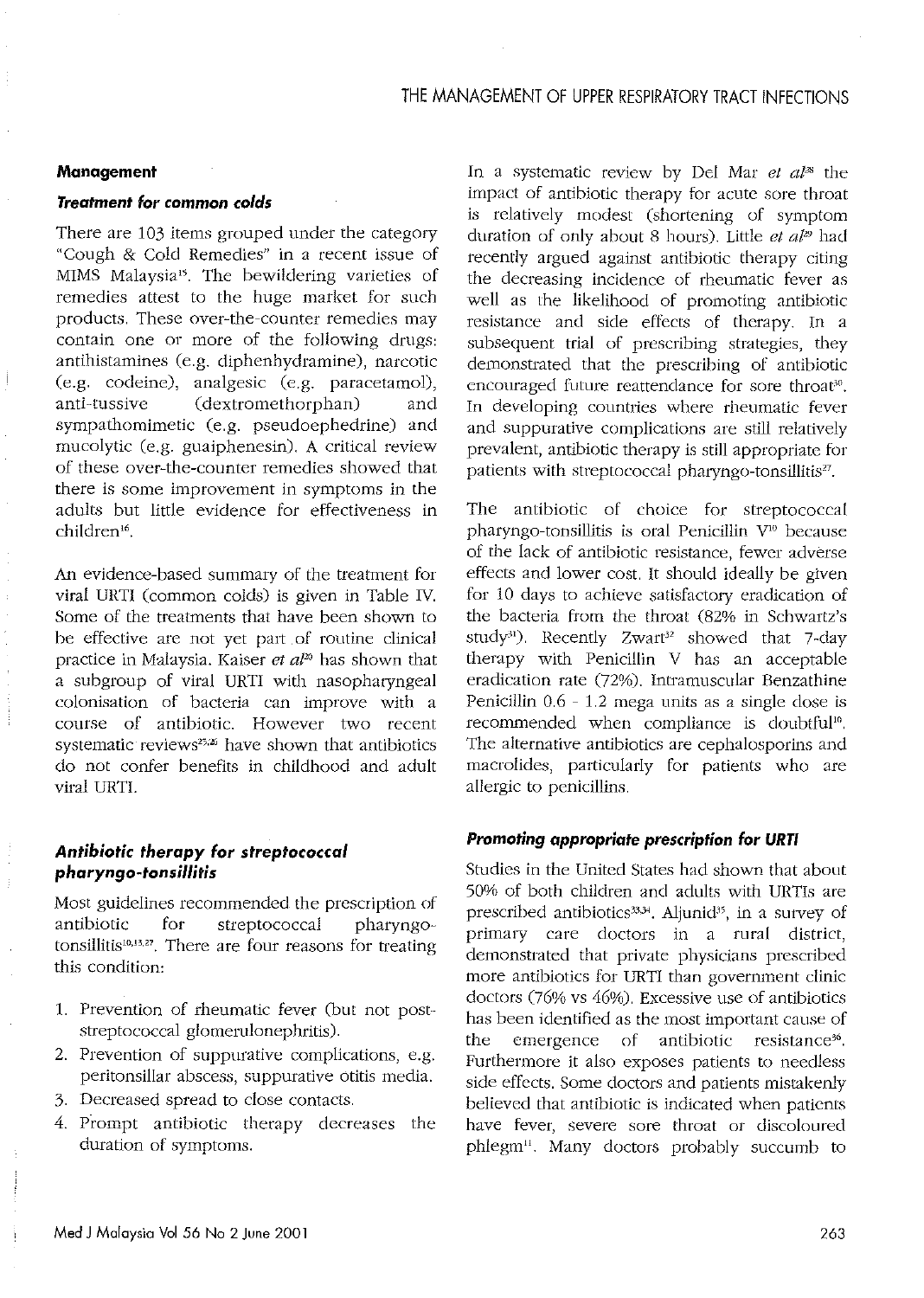| <b>Treatment</b>                                                                            | Comment                                                                                                                        |  |
|---------------------------------------------------------------------------------------------|--------------------------------------------------------------------------------------------------------------------------------|--|
| Nasal decongestants/ $\alpha$ adrenergic agonist<br>(e.g. pseudoephedrine) <sup>16,17</sup> | May improve sleep. Excessive use causes rebound effect<br>(rhinitis medicamentosa)                                             |  |
| Anticholinergics (e.g. intranasal<br>ipratropium bromide*) <sup>18</sup>                    | Reduced rhinorrhoea and decreased sneezing, especially<br>if initiated early.                                                  |  |
| Analgesics (e.g. paracetamol and NSAIDs)<br>First generation antihistamines                 | Symptomatic relief<br>Reduced sneezing and rhinorrhoea. Sedative effect may                                                    |  |
| (e.g. chlorpheniramine) <sup>19</sup>                                                       | help sleep at night but causes daytime sleepiness                                                                              |  |
| Antibiotics (e.g. co-amoxiclav) <sup>20</sup>                                               | Possible benefit if there is colonisation by bacteria                                                                          |  |
| Vitamin C21                                                                                 | Does not prevent colds. Modest reduction of duration of nasal<br>symptoms (about half a day) when taken at the onset of colds. |  |
| Zinc gluconate lozenges*22                                                                  | Some trials showed reduced severity and duration of nasal<br>symptoms. Leave a bitter taste.                                   |  |
| Humidified hot air <sup>23</sup>                                                            | Reduced nasal symptoms.                                                                                                        |  |
| Extract of Ecchinaceae*24                                                                   | Most trials demonstrated symptom relief                                                                                        |  |

**Table IV Treatment for Common Colds**

\* Nol *available* in *Malaysia*

**patient's expectation of an antibiotic easily for** fear of damaging the rapport; educating the **patients otherwise is perceived to be difficult and time consuming. The financial gain from the prescription and dispensing of an antibiotic may also be operating in private general practice.**

Educating the public regarding URTI through the **mass media alone had been shown to have little or no impact-n, Changing doctors' behaviour by**

means of guidelines alone is less likely to be **effective38 , Trials succeeded at reducing antibiotic prescription for URTI in primary care39- <sup>42</sup> have used a combination of education strategies including guidelines, opinion leaders, outreach visit (academic detailing), reminders** and feedback to the high prescribers. Thus **effective intervention probably require a multi**faceted approach targeted at both the patients and the prescribers.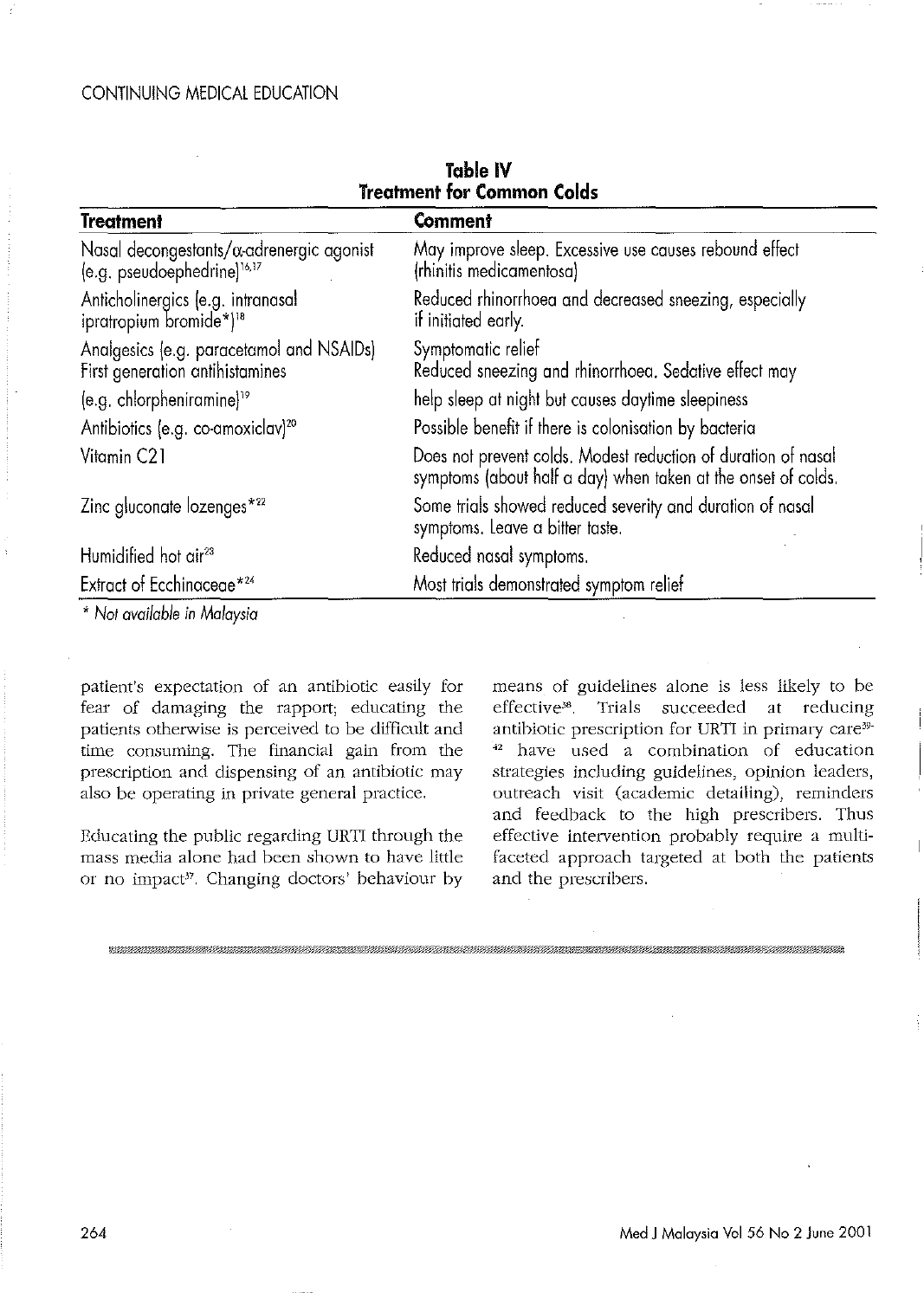## **References**

- 1. Bartlett JG. Management of respiratory tract infections. Baltimore, Maryland: Williams & Wilkins, 1997, 150-98.
- 2. National Health and Morbidity Survey II. Public Health Institute, Ministry of Health Malaysia, 1997.
- 3. Chan SC, Paul ES. The demographic and morbidity patterns of patients seen in an outpatient department in a Malaysian General Hospital. Family Physician 1995; 7: 3-10.
- 4. Lim TO. Content of general practice. Med J Malaysia 1991; 46: 155-62.
- 5. Foong HBB, Yassim M, Chia YC, Kang BH. Streptococcal pharyngitis in a primary care clinic. Singapore Med J 1992; 33: 597-9.
- 6. Dagnelie CF, Touw-Otten FWMM, Kuyvenhovcn MM, Rozenberg-Arska M, Dc Melker RA. Bacterial flora in patients presenting with sore throat in Dutch general practice. Fam Pract 1993; 10: 371-7.
- 7. Kreher NE, Rickner ]M, Bany HC, Messimer SR. Do gastrointestinal symptoms accompanying sore throat predict Streptococcal pharyngitis? An tJPRNet study. J Fam Pract i998, 46, 159-64.
- 8. Poses RM, Cebul RD, Collins M, Fager SS. The accuracy of experienced physicians' probability estimates for patients with sore throats. Implications for decision making. JAMA 1985; 254: 925-9.
- 9. Del Mar C. Managing sore throat: a literature review. I. Making the diagnosis. Med] Aust 1992; 156, 572-5.
- 10. Dajani A, Taubert K, Ferrieri P, Peter G, Shulman S. Treatment of acute streptococcal pharyngitis and prevention of rheumatic fever: a statement for health professionals. Pediatrics 1995; 96: 758-64.
- 11. Mclsaac WJ *et at.* A clinical score to reduce unnecessary antibiotic use in patients with sore throat. CMAJ 1998, 158, 75-83.
- 12. Gonzales R, Barrett PH Jr, Steiner JF. The relationship between purulent manifestations and antibiotic treatment of upper respiratory tract infections. J Gen Intern Med 1999; 14: 151-6.
- 13. Diagnosis and treatment of streptococcal sore throat. Drugs Ther bull 1995; 33: 9-12.
- 14. TsevatJ, Kotagal UR Management of sore throats in children: a cost-effectiveness analysis. Arch Pediatr Ado!esc Med 1999, 153, 681-8.
- 15. MIMS Malaysia. Volume 27 Number 1, 1998: 54-65.
- 16. Smith MBH, Feldman W. Over-the-counter cold medications: a critical review of clinical trials hetween 1950 and 1991. JAMA 1993, 269, 2258-63.
- 17. Taverner D, Bickford L, Draper M. Nasal decongestants for the common cold (Cochrane Review). In: The Cochrane Libraty, Issue 1, 2000. Oxford: Update Software.
- 18. Hayden FG, Diamond L, Wood PE, Korts DC, Wecker MT. Effectiveness and safety of intranasal ipratropium bromide in common colds. A randomized, double-blind, placebo-controlled trial. Ann Intern Med 1996, 125, 89-97.
- 19. D'Agostino RB Sr, Weintraub M, Russell HK, Stepanians M, D'Agostino RB Jr, Cantilena LR Jr *et at.* The effectiveness of antihistamines in reducing the severity of runny nose and sneeZing: A meta-analysis. Clin Pharmacol Ther 1998, 64, 579-96.
- *20.* Kaiser L, Lew D, Hirschel B, Auckenthaler R, Morabia A, Heald A *et* al. Effects of antibiotic treatment in the subset of common-cold patients who have bacteria in nasopharyngeal secretions. Lancet 1996, 347, 1507-10.
- 21. Douglas RM, Chalker EB, Treacy E. Vitamin C for the common cold. In: The Cochrane Library, Issue 1, 2000. Oxford: Update Software.
- 22. Marshall I. Zinc for common cold (Cochrane Review). In: The Cochrane Library, Issue 1, *2000.* Oxford: Update Software.
- 23. Singh M. Heated, humidified air for the common cold (Cochrane Review). In: The Cochrane Library, Issue 1, 2000. Oxford: Update Software.
- 24. Melchart D, Linde K, Fischer P, Kaesmayr J. Echinacea for preventing and treating the common cold (Cochrane Review). In: The Cochrane Library, Issue 1, 2000. Oxford: Update Software.
- 25. Fahey T, Stocks N, Thomas T. Systematic review of the treatment of upper respiratory tract infections. Arch Dis Child 1998, 79, 225-30.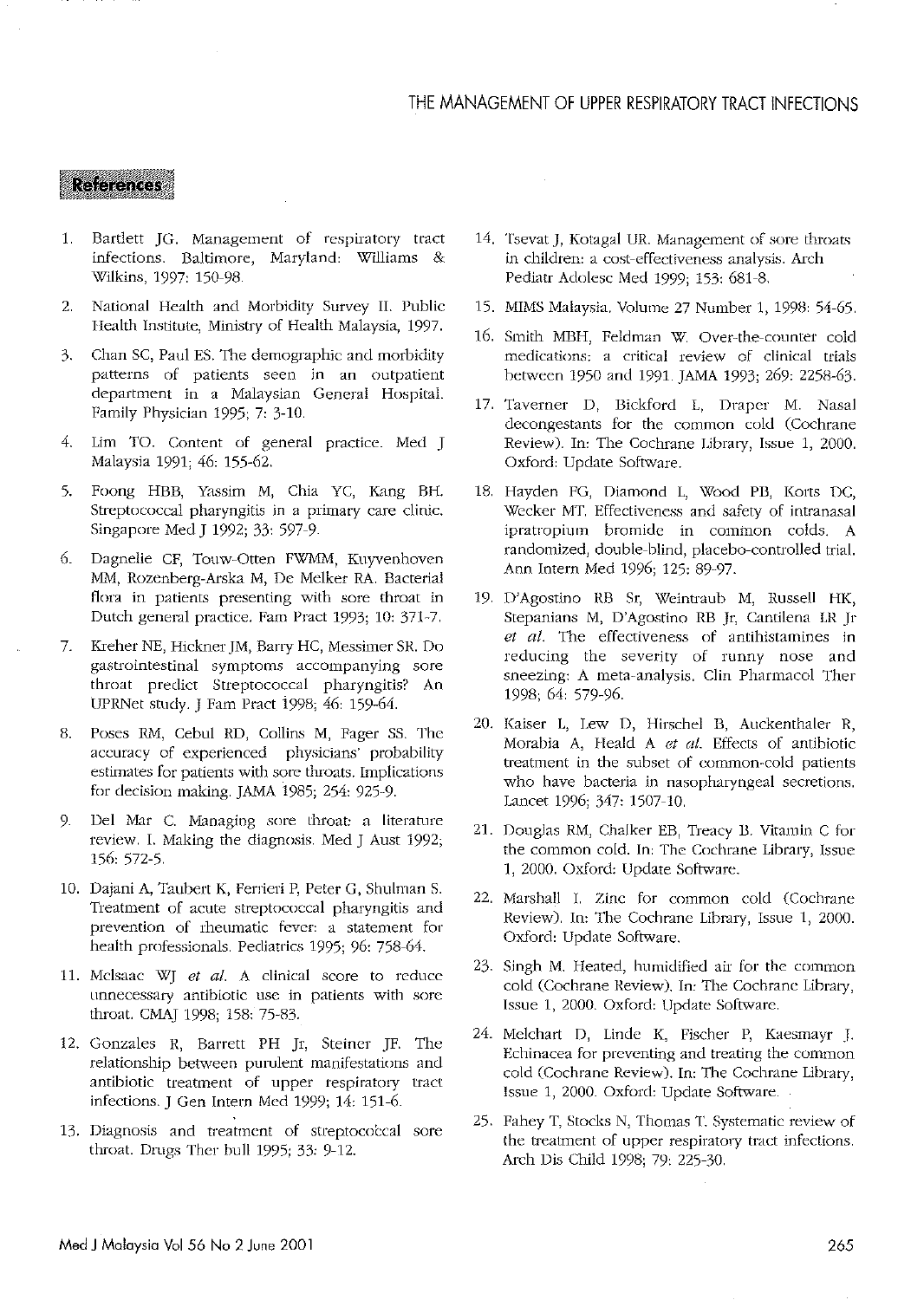#### CONTINUING MEDICAL EDUCATION

- 26. Arroll B, Kenealy, T. The use of antibiotics versus placebo in the common cold (Cocbrane Review), In: The Cochrane Library, Issue1, 2000. Oxford: Update Software.
- 27. The management of acute respiratory infections in children. Practical guidelines for outpatient care. Geneva: World Health Organisation, 1995.
- 28. Del Mar CB, Galsziou PP. Antibiotics for sore throat (Cochrane Review). In: The Cochrane Library, Issue 1, 2000.
- 29. Little P, \Villiamson 1. Sore throat management in general practice. Fam Pract 1996; 13: 317-21.
- 30. Little P, Gould C, Williamson I, Warner G, Gantley M, Kinmonth AL. Reattendance and complications in a randomised trial of prescribing strategies for sore throat: the medicalising effect of prescribing antibiotics. EM] 1997; 315; 350-2.
- 31. Schwartz RH, Wientzen RL, Pedreira F, Feroli EJ, Mella GW, Guandolo VL. Penicillin V for group A streptococcal pharyngotonsillitis: a randomized trial of seven vs ten days' therapy. JAMA 1981; 246; 1790-5.
- 32. Zwart S, Sachs APE, Ruijs GJHM, Gubbels JW, Hoes AW, de Melker RA. Penicillin for acute sore throat: randomised double blind trial of seven days versus three days treatment or placebo in adults.· BM] 2000; 320; 150-4.
- 33. Gonzales R, Steiner JF, Sands MA. Antibiotic prescribing for adults with colds, upper respiratory tract infections, and bronchitis by ambulatory care physicians. ]AMA 1997; 278; 901-4.
- 34. Nyquist AC, Gonzales R, Steiner ]F, Sands MA. Antibiotic prescribing for children with colds, upper respiratory tract infections, and bronchitis. ]AMA 1998; 279; 875-7.
- 35. Aljunid S. Management of Upper Respiratory Tract Infections by Public and Private Sector Doctors in A Rural District of Malaysia. Paper presented in Annual Scientific Meeting, Academy of Medicine, Malaysia on 24th March, 1996.
- 36. Schwartz B, Bell DM, Hughes ]M. Preventing the emergence of antimicrobial resistance. A call for action by clinicians, public health officials, and patients.]AMA 1997; 278; 944-5.
- 37. Vingilis E, Brown U, Koeppen R, Hennen B, Bass M, Peyton K, Downe J, Stewart M, Evaluation of a cold/flu self-care public education campaign. Health Education Research 1998; 13: 33-46.
- 38. V Connor PJ, Amundson G, Christianson J. Performance failure of an evidence-based upper respiratory infection clinical guideline. ] Fam Pract 1999; 48; 690-7.
- 39. Raz R, Porat V, Ephros M. Can an educational program improve the diagnosis and treatment of pharyngotonsillitis in the ambulatory care setting? lsI'] Med Sci 1995; 31;432-5.
- 40. Molstad S, Ekedahl A, Hovclius B, Thimansson H. Antibiotics prescription in primaty care: a 5-year follow-up of an educational programme. Fam Pract 1994; 11; 282-6.
- 41. Perez-Cuevas R, Guiscafre H, Munoz 0, Reyes II, Tome P, Lebredos V, Gutierrez G. Improving physician prescribing patterns to treat rhinopharyngitis. Intervention strategies in two health systems of Mexico. Soc Sci Med 1996; 42; 1185-94.
- 42. Zwar N, Wolk J, Gordon J, Sanson-Fisher R, Kehoe L. Influencing antibiotic prescribing in general practice: a trial of prescriber feedback and management guideiines. Fam Pract 1999; 16; 495-500.